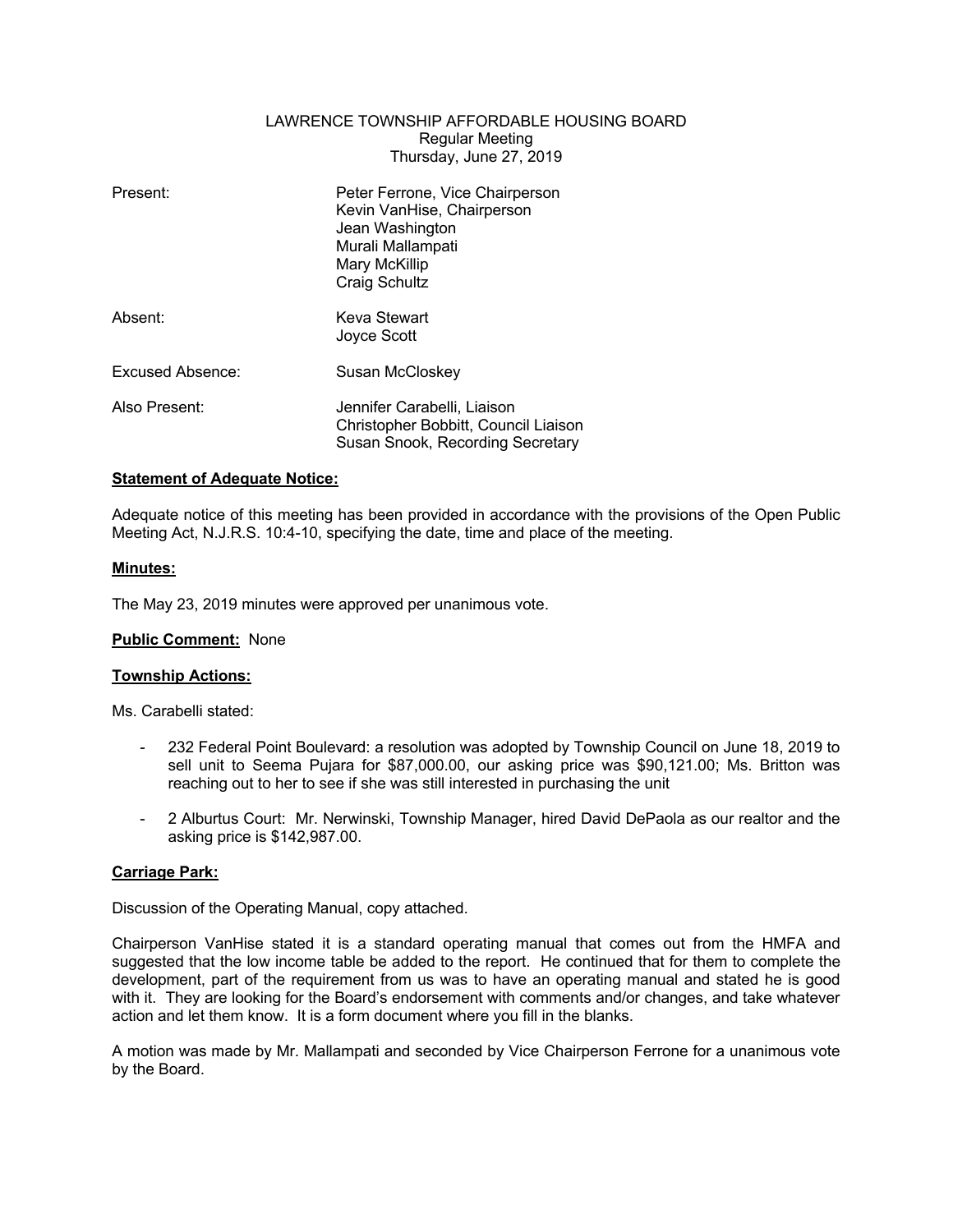### LAWRENCE TOWNSHIP AFFORDABLE HOUSING BOARD Thursday, June 27, 2019 Page 2

## **Update to Status of State Level:**

The judges are continuing to move their cases and try to bring everything to a conclusion. It has been pretty quiet and no changes.

The manual stated there are 16 affordable units out of 101 units.

## **Other Business:**

Mayor Bobbitt spoke about the Trails at Princeton, our affordable housing settlement where Brandywine put up their last piece of property and that is was going to be an intense use. The Township is not receptive to that heavy use and is in discussions to lower it; maybe redo the numbers. The settlement was for 60 rental units and was going to be condominiums and not townhouses, but the developer came back with townhouses which really cramped it in. The feeling was they did not care about wetland preservation or view shed from the Brearley House. So with discussions with Mr. Nerwinski and Mr. Parvesse, they agreed to change the plan. However, as of this date, we have not received an updated plan.

Mayor Bobbitt stated for a cost saving measure, with Mr. Link's retirement, to outsource our Affordable Housing Program to a consultant, Piazza and Associates. They will be taking care of a lot of things that Mr. Link was doing. Chairperson VanHise stated the firm is very good, they do it for a lot of municipalities, developers so they get the ability to have an economy of sales. They work with fair share, the courts and know what is expected which is a great move.

The biggest complaint is from the homeowners that they have to pay \$1,000.00 to sell their unit. Chairperson VanHise stated not sure if it has to be an ordinance to charge because it is more like an administrative fee. The seller is paying the fee to Piazza and Associates to sell their unit. The Board members had a discussion about Piazza and Associates and what they are actually doing for the Township.

Mayor Bobbittt spoke about the Merry-Go-Round site on Princeton Avenue and they want to build too densely which is a struggle. He spoke about the Lawrence Shopping Center site and a developer who wanted to build behind it; but, along Texas Avenue they are proposing duplexes, which would have been all affordable. The Mayor suggested that the Board should discuss this for school capacity.

Ms. McKillip asked about the fee for filing an application and do we have more information for the five percent and is it required for everyone. Chairperson VanHise stated this manual only applies for the affordable units but the requirements for verification are different for the affordable units because it is not just a credit check. It is certifying that the unit is habitatable and recording requirements that go to COAH. The manual states up to five percent and no more. It will be disclosed at the time they are applying and if they are not approved do they get their money back. The Board asked to have it checked with Mr. Slaugh, the Planning Consultant for the Township. The Board had further discussions with the charge of the application fee.